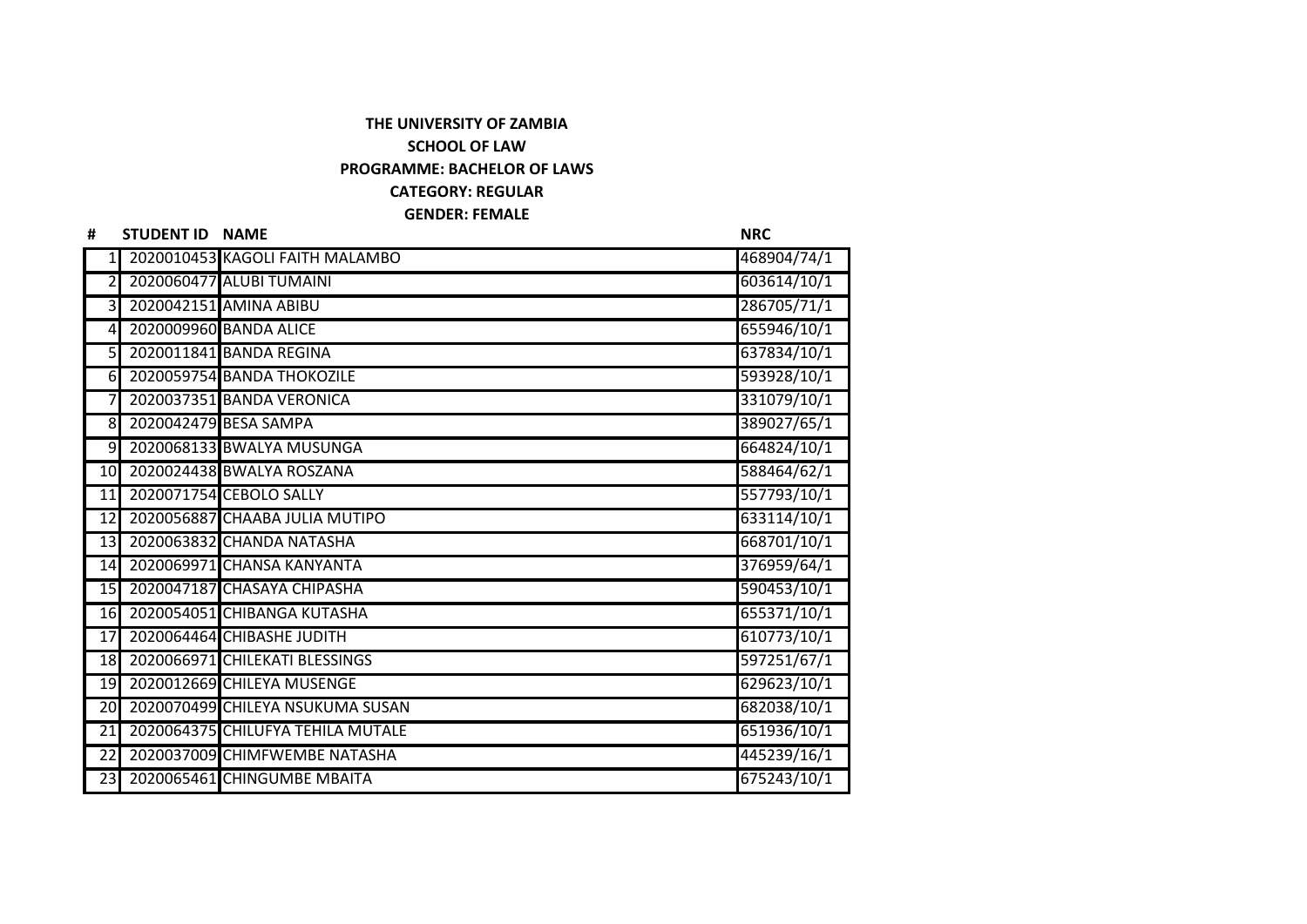| 24              | 2020012391 CHINGUMBE MICHELLE CHISOLA | 624393/10/1 |
|-----------------|---------------------------------------|-------------|
| 25              | 2020036274 CHIRWA KAREN KONDWANI      | 468429/74/1 |
| 26              | 2020011557 CHISHA CHISANGA            | 634631/10/1 |
| 27              | 2020049694 CHITI DELIWE               | 166582/95/1 |
| 28              | 2020057531 CHIWELE SOMPWE             | 661502/10/1 |
| $\overline{29}$ | 2020020220 CHOLA LUKWESA ARITHER      | 654753/10/1 |
| 30              | 2020069946 CHOONGO MALAMBO NAKKIE     | 665647/10/1 |
| $\overline{31}$ | 2020034727 CHULU THOKOZILE            | 462391/74/1 |
| $\overline{32}$ | 2020066718 CHUNGU CHEWE               | 368835/17/1 |
| $\overline{33}$ | 2020050714 HABANYATI CHINYAMA         | 614010/10/1 |
| 34              | 2020019965 HANDONDO DIANAH            | 615890/10/1 |
| 35              | 2020040263 ISEKI KUKENG'A MUZALA      | 231389/21/1 |
| 36              | 2020003201 KABALATA KALUBA            | 580191/10/1 |
| 37              | 2020017075 KABWE CHIPASHA             | 599292/67/1 |
| 38              | 2020012766 KABWE CHRISTINE            | 657386/10/1 |
| 39              | 2020012456 KABWE CHUMWE               | 623829/10/1 |
| 40              | 2020071185 KABWE LOMBE SHARON         | 660728/10/1 |
| 41              | 2020028832 KAFULA MWENYA              | 613791/10/1 |
| $\overline{42}$ | 2020015480 KAIRA TOWELA               | 593059/10/1 |
| 43              | 2020039877 KAKOMA MERCY TATIANA       | 619688/10/1 |
| 44              | 2020072173 KALINDA KASAMBA CHILELEKO  | 664303/10/1 |
| 45              | 2020072424 KALUBA KUWAMYA             | 669473/10/1 |
| 46              | 2020070260 KALUBA MUNYARADZI          | 627389/10/1 |
| 47              | 2020017091 KALUNGA JANE H M           | 376864/64/1 |
| 48              | 2020061171 KAMANGA TAMALA             | 395098/43/1 |
| 49              | 2020018675 KAMBOLE NATASHA LOMBE      | 601104/67/1 |
| $\overline{50}$ | 2020035324 KAMPAMBA CHIWILA HELLEN    | 55630/6/1   |
| $\overline{51}$ | 2020040590 KANDULO MERCY              | 421982/61/1 |
| $\overline{52}$ | 2020036495 KANGONYI RACHEAL           | 619050/10/1 |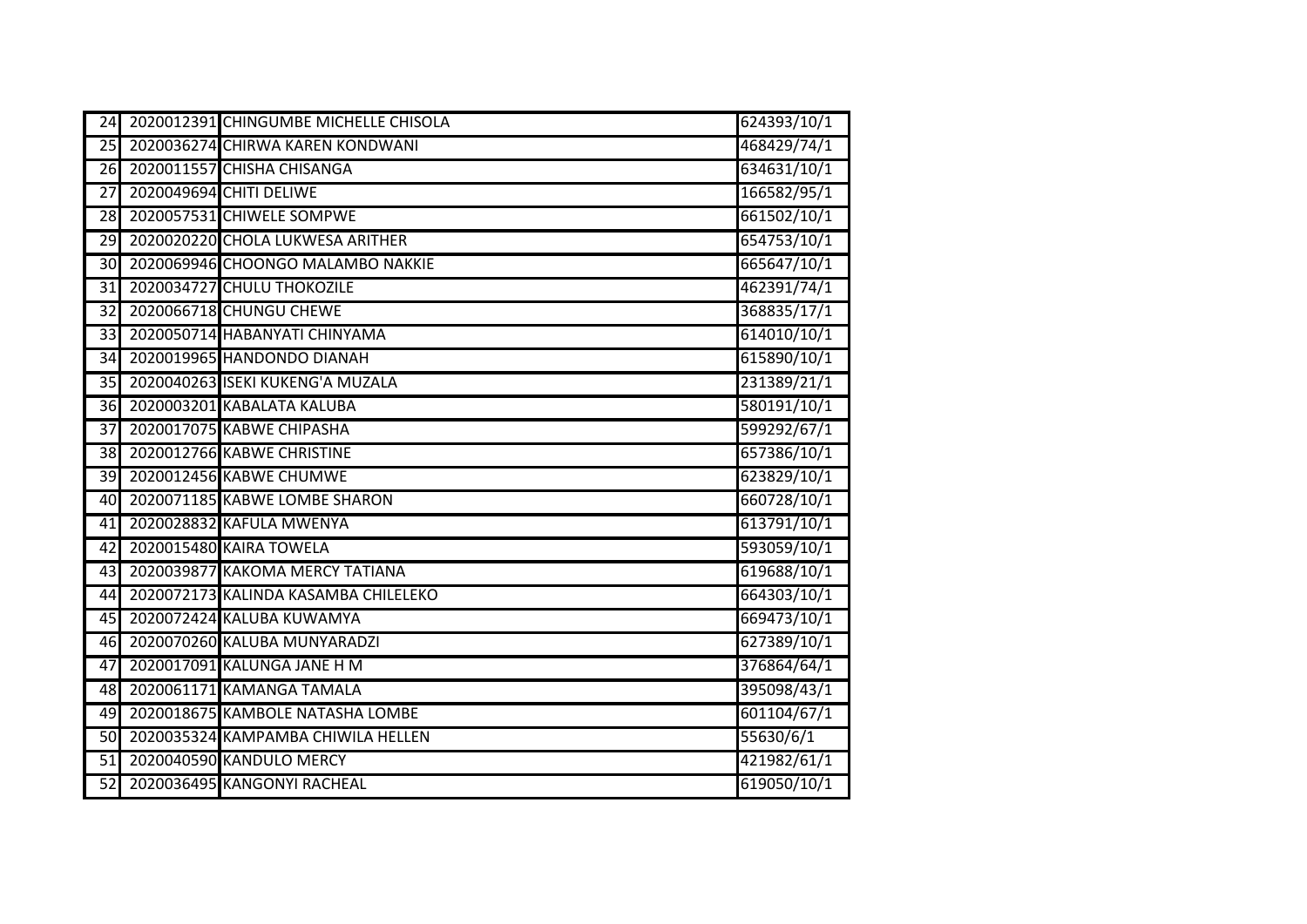| 53              | 2020006332 KANYEMBA TWAAMBO              | 645396/10/1 |
|-----------------|------------------------------------------|-------------|
| 54              | 2020069768 KAPISHA KABWE                 | 448902/16/1 |
| 55              | 2020071801 KASANGA LIKUMBI               | 661932/10/1 |
| 56              | 2020069547 KASASHA MULENGA               | 654796/10/1 |
| $\overline{57}$ | 2020066459 KASONDE MWAPE                 | 672570/10/1 |
| $\overline{58}$ | 2020034654 KAUSA JOSEPHINE               | 566962/10/1 |
| 59              | 2020041596 KAYAMA AKATOKA                | 592999/10/1 |
| 60              | 2020030012 KAYAMA MATAUKA                | 156910/86/1 |
| 61              | 2020017482 KONDA KABAMBA                 | 599027/67/1 |
| 62              | 2020036908 LIPINDULA MAUREEN             | 567758/10/1 |
| 63              | 2020006715 LIYWALII MWANGALA             | 619351/10/1 |
| 64              | 2020017822 LUNGU EMELLIA MULINDA         | 279317/54/1 |
| 65              | 2020037777 LUYANDO CHEMBO NORAH          | 553130/61/1 |
| 66              | 2020050650 MABAMBA MIRRIAM               | 653857/10/1 |
| 67              | 2020036959 MACHAYA MUBANGA               | 600819/10/1 |
| 68              | 2020054035 MAILO CHIMBA                  | 667709/10/1 |
| 69              | 2020000041 MALAMA LEAH                   | 640538/10/1 |
| $\overline{70}$ | 2020063841 MALUMANI ENESTINA             | 654059/64/1 |
| $\overline{71}$ | 2020047993 MANDE AGAPE                   | 645440/10/1 |
| $\overline{72}$ | 2020057301 MANYANDO KAUNDA               | 376828/66/1 |
| $\overline{73}$ | 2020022435 MBEWE JESSY                   | 623352/10/1 |
|                 |                                          |             |
| 74              | 2020056453 MHANGO TAGAONGA MWANZA MWANZA | 717701/52/1 |
| $\overline{75}$ | 2020059371 MONA NTAMBALE                 | 295490/71/1 |
| 76              | 2020050081 MOONGA EDNA                   | 646761/10/1 |
| $\overline{77}$ | 2020001888 MPANDAMWIKE CHANDA            | 668331/10/1 |
| $\overline{78}$ | 2020074176 MPHANDE PENJANI               | 574324/10/1 |
| 79              | 2020029634 MUBANGWA NKASHA               | 437518/16/1 |
| 80              | 2020030047 MUCHINDU KASAMBA              | 668673/10/1 |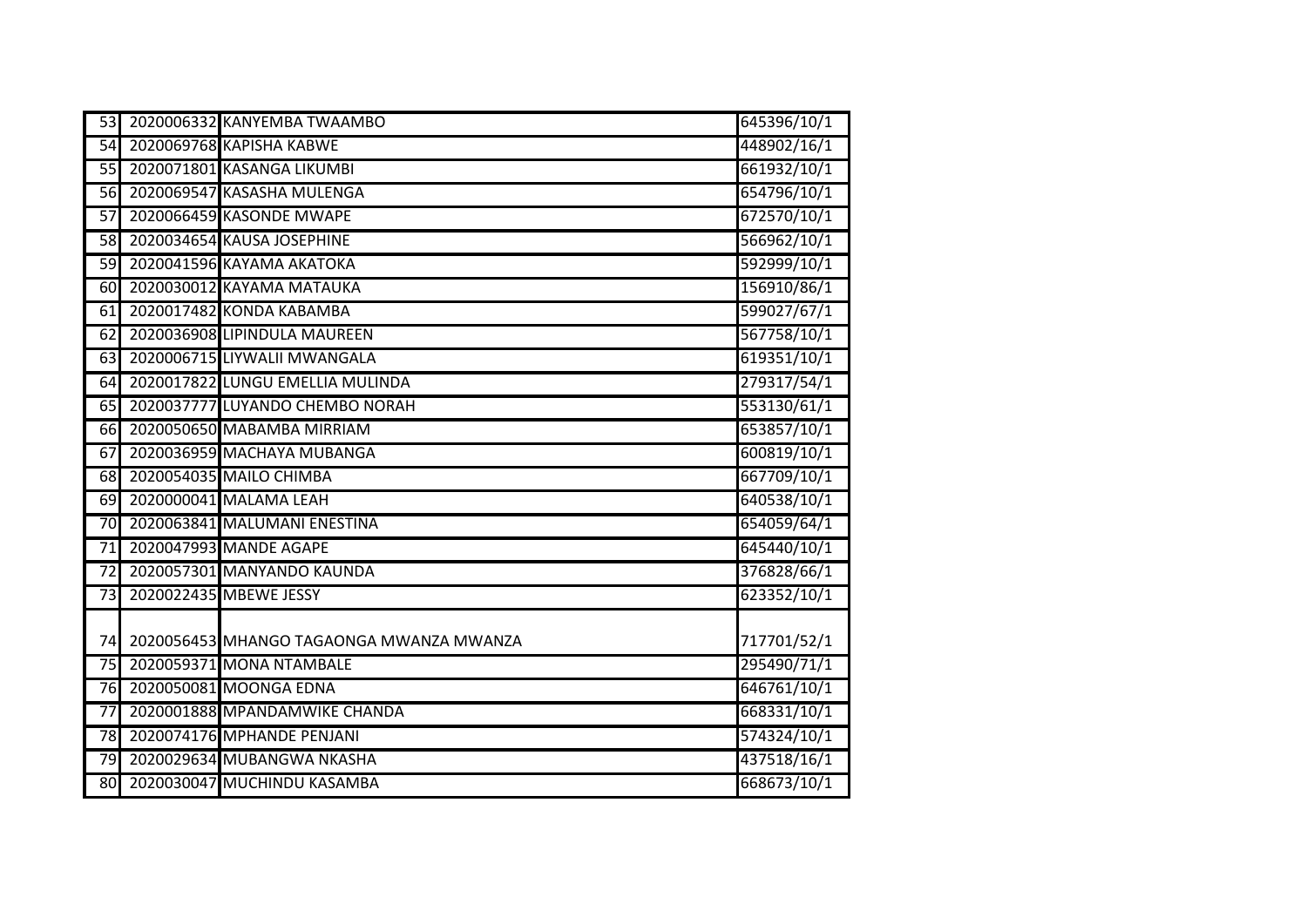| 81              | 2020041294 MUHONDO CAROLINE            | 575425/10/1 |
|-----------------|----------------------------------------|-------------|
| 82              | 2020776243 MUKAKAALE GIVEN             | 592777/10/1 |
| 83              | 2020037491 MUKAMBO MARGARET            | 292870/83/1 |
| 84              | 2020041073 MUKANDA HOPE KONDWANI       | 677284/10/1 |
| 85              | 2020040930 MUKATA MWAKA LILATO         | 581542/10/1 |
| 86              | 2020065649 MUKUKA DEBBIE CHIBWE        | 604388/67/1 |
| 87              | 2020032287 MUKUKA NTHAMBILE            | 575676/10/1 |
| 88              | 2020069903 MULAMBIA PIMPA LUKUNDO      | ZN506008    |
| 89              | 2020070529 MULAMBIA PIMPA LUKUNDO      | ZN556408    |
| $\overline{90}$ | 2020072629 MULASIKWANDA NALUKUI AGATHA | 299754/71/1 |
| 91              | 2020032741 MULEBA KASONSO              | 672545/10/1 |
| 92              | 2020024926 MULEMENA BUTEMWE            | 631714/10/1 |
| 93              | 2020005590 MULENGA AGATHA              | 590957/67/1 |
| 94              | 2020013274 MULENGA HOPE                | 434222/16/1 |
| 95              | 10055304 MULOMBA BEENE                 | 319067/82/1 |
| 96              | 2020040409 MUMA AGNESS C.              | 631816/10/1 |
| $\overline{97}$ | 2020030420 MUMBA LUNGOWE Y D F         | 633739/10/1 |
| 98              | 2020068931 MUNGOLE JANET               | 583991/10/1 |
| 99              | 2020067340 MUSHAIKE IVY                | 614441/10/1 |
| 100             | 2020063484 MUSHAUKWA REGINA            | 615081/10/1 |
| 101             | 2020065959 MUSONDA MARY                | 676179/10/1 |
| 102             | 2020038145 MUSONDA NORAH               | 474522/10/1 |
| 103             | 2020010976 MUSONDA SALIFYANJI          | 658794/10/1 |
| 104             | 2020013291 MUSONDA TINA MWAMBA         | 666622/10/1 |
| 105             | 2020055317 MUTALE CHANDA MARGARET      | 582144/67/1 |
| 106             | 2020046563 MUYANGA TAONGA              | 391677/65/1 |
| 107             | 2020071291 MUYUNDA KAKWEBU             | 235860/72/1 |
| 108             | 2020068613 MWALE TRACY                 | 673229/10/1 |
| 109             | 2020030489 MWANAHAMUNTU CLAIRE         | 234596/77/1 |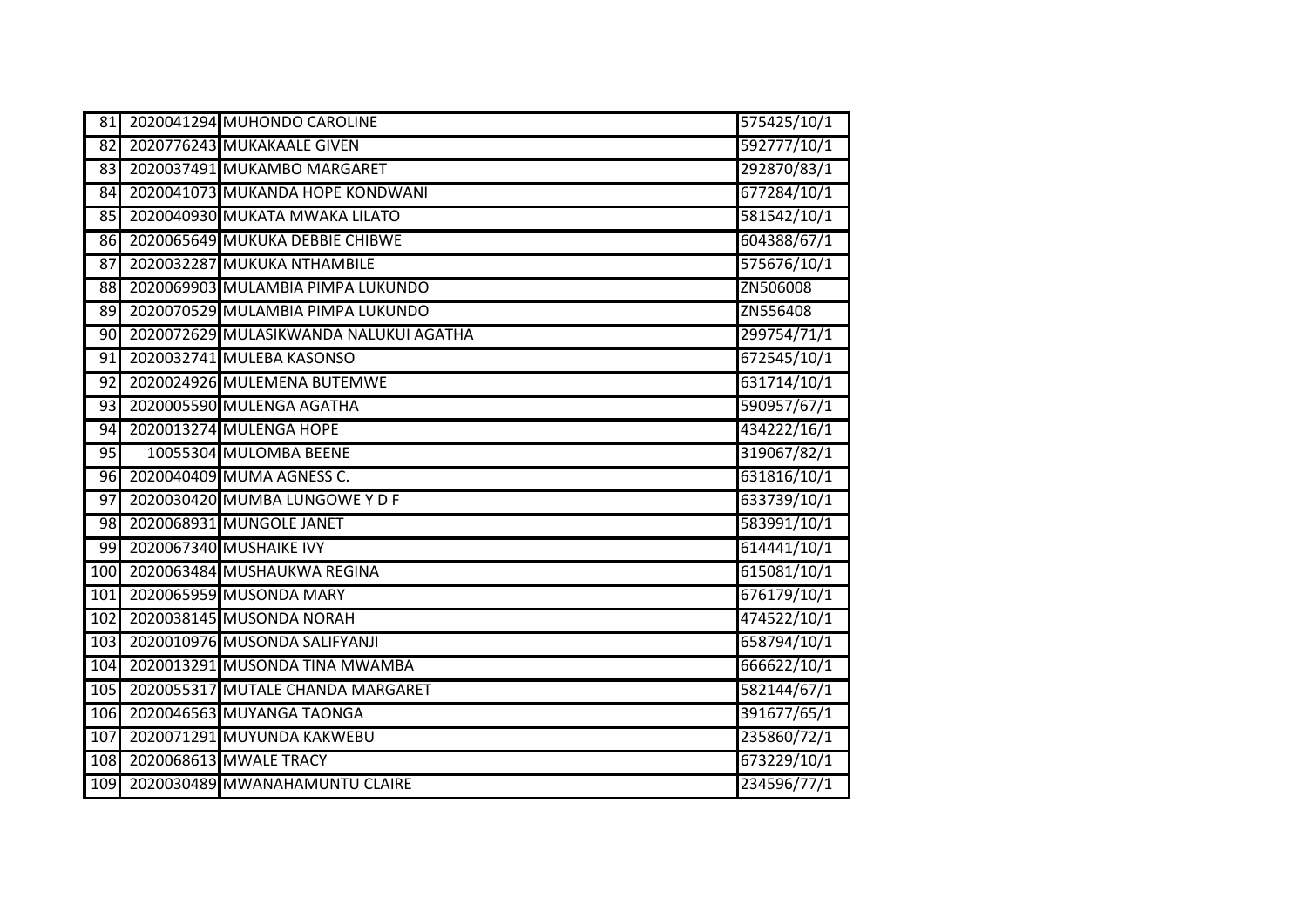|                  | 110 2020016117 MWANSA ALICE            | 573381/10/1 |
|------------------|----------------------------------------|-------------|
| 111              | 2020058855 MWANSA PRISCA CHISALA       | 262764/46/1 |
| 112              | 2020026171 MWANSA RABECCA              | 597993/10/1 |
| 113              | 2020027810 MWANZA BLESSING             | 629670/10/1 |
|                  | 114 2020042967 MWANZA MAUREEN          | 444525/16/1 |
| 115              | 2020057310 MWAPE JUSTINA               | 617392/10/1 |
|                  | 116 2020012642 MWAPE MWEWA             | 441374/16/1 |
| $\overline{117}$ | 2020065185 MWIINGA CHISOMO GRACIA      | 669735/10/1 |
|                  | 118 2020040891 MWILA JUSTINA MWABA     | 362172/24/1 |
|                  | 119 2020041961 MYIRENDA TAONGA         | 372066/64/1 |
| 120              | 2020056038 NACHILIMA MARY              | 338066/68/1 |
|                  | 121 2020046393 NACHOOBE LEAH           | 373054/64/1 |
| $\overline{122}$ | 2020056321 NACHULA NANCY               | 615161/10/1 |
| 123              | 2020070588 NAKAZWE MULENGA             | 654836/10/1 |
| $124$            | 2020069521 NALUNGWE LUKUNDO            | 436324/16/1 |
|                  | 125 2020068281 NALWENDO MUNDIA         | 462945/74/1 |
|                  | 126 2020051656 NALWIMBA IVWANANJI MOFU | 397223/65/1 |
| 127              | 2020056500 NAMANGALA LILLIAN           | 558792/61/1 |
|                  | 128 2020046741 NANG'ALELWA MWANGALA    | 652287/10/1 |
| 129              | 2020031027 NDHLOVU NELLY               | 718852/52/1 |
|                  | 130 2020059355 NG'ANDU KRISTON         | 381892/94/1 |
| 131              | 2020000024 NG'UNI GRACE                | 603099/67/1 |
| 132              | 2020014777 NGOMA CHRISTINE LUNGOWE     | 338025/31/1 |
| 133              | 2020063387 NGOMA NANDI                 | 661043/10/1 |
| 134              | 2020010691 NJOVU ROSEMARY              | 652740/10/1 |
|                  | 135 2020038579 NJUNGU TUMELO           | 440467/16/1 |
| 136              | 2020071398 NKHOMA ANGELA NAMATAMA      | 568094/10/1 |
| $\overline{137}$ | 2020016923 NKHOMA TAONGA               | 339084/68/1 |
| 138              | 2020049511 NKULU CLARA MWABA           | 534922/10/1 |